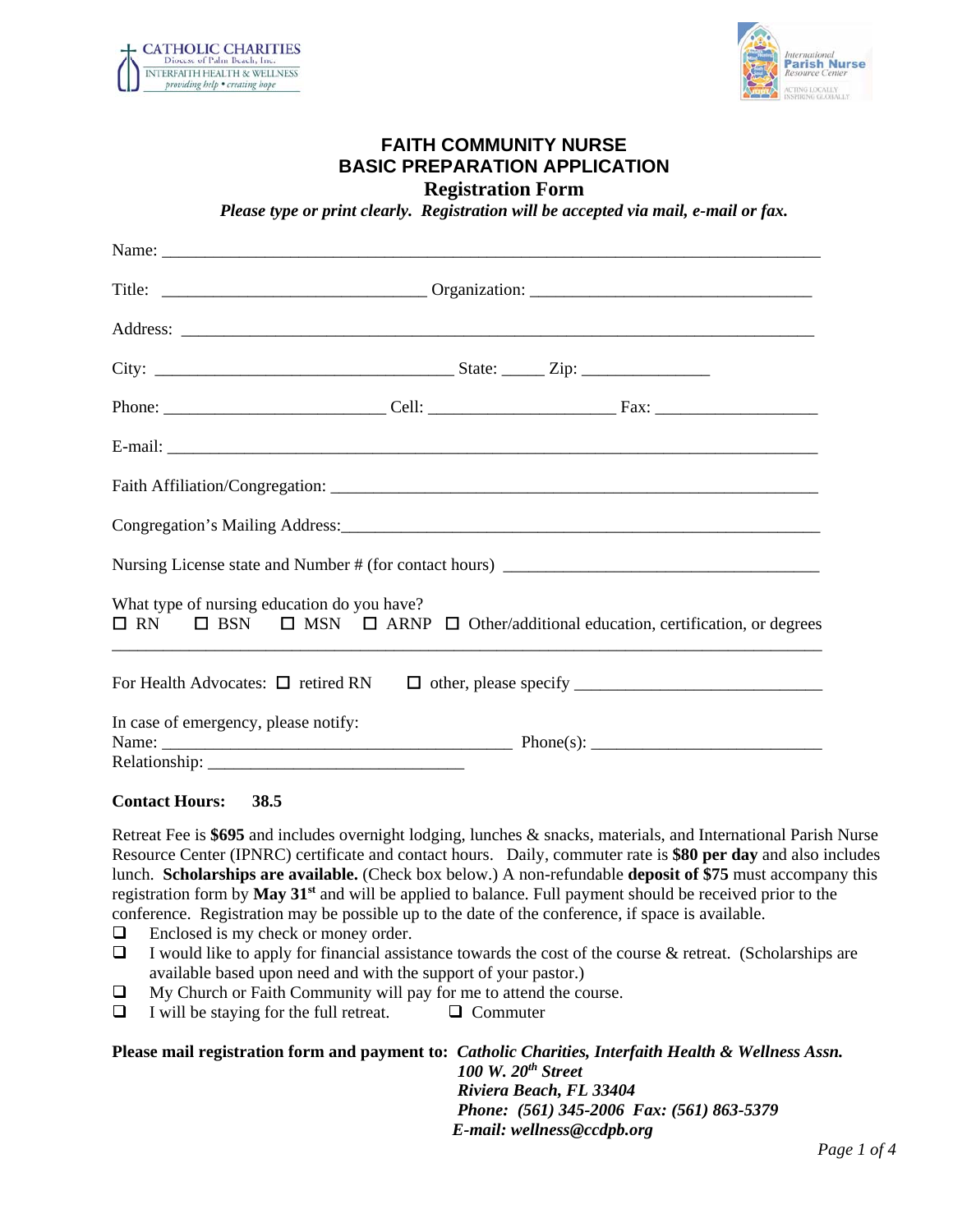## **Faith Community Nurse Basic Preparation Accommodation Form**

1. List any physical accommodations needed during this course:

2. Do you have any serious condition, injury or allergy that we need to be aware of for your safety? \_\_\_\_\_\_ 

 $3.$ Are you currently taking any medication that we need to be aware of? If yes, please list:  $\frac{1}{2}$  is the set of the set of the set of the set of the set of the set of the set of the set of the set of the set of the set of the set of the set of the set of the set of the set of the set of

4. Do you have any special dietary needs? If yes, please explain accommodations needed:

5. Is there anything else we need to know to make this course safe and enjoyable for you?

I certify the information provided in the registration form and application is true and correct. I understand that false information on this application may result in removal from the course.

Date: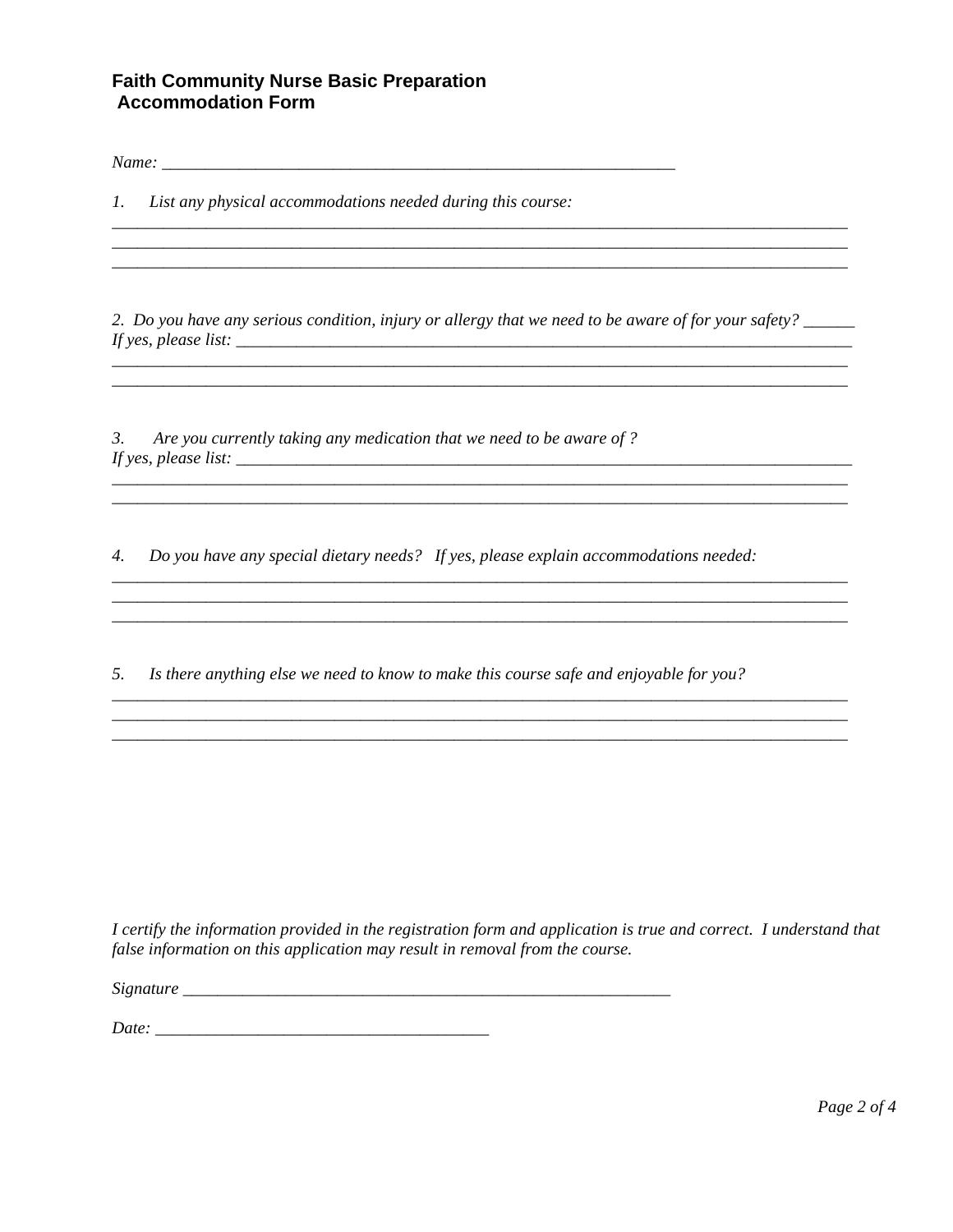## **Faith Community Nurse Basic Preparation Application**

*PLEASE TYPE OF WRITE CLEARLY RESPONSES TO THE FOLLOWING QUESTIONS. Your answers will be shared with the coordinator and instructor of this course.* 

1.Briefly list work, church, and volunteer projects and responsibilities in which you have participated that have helped your ability to be a faith community nurse. Include volunteer positions in community, school, etc. Describe why you were involved and what you accomplished.

2. Briefly discuss other life experiences that have contributed to your ability as a nurse and/or personal spiritual growth, which adds to your ability as a faith community nurse.

3. How will you use the knowledge and experience gained from attending this course? If you don't already have a position, describe one you would want.

4. Write anything else you would want the instructor to know in order to customize the course to what you want and needs so that you consider this course a success. Include any questions you may have at this time.

5. Are you willing to commit to post-training with a "Faith Community Nurse Mentor" and complete documentation of goals and outcomes?

Day/Times available: \_\_\_\_\_\_\_\_\_\_\_\_\_\_\_\_\_\_\_\_\_\_\_\_\_\_\_\_\_\_\_\_\_\_\_\_\_\_\_\_\_\_\_\_\_\_\_\_\_\_